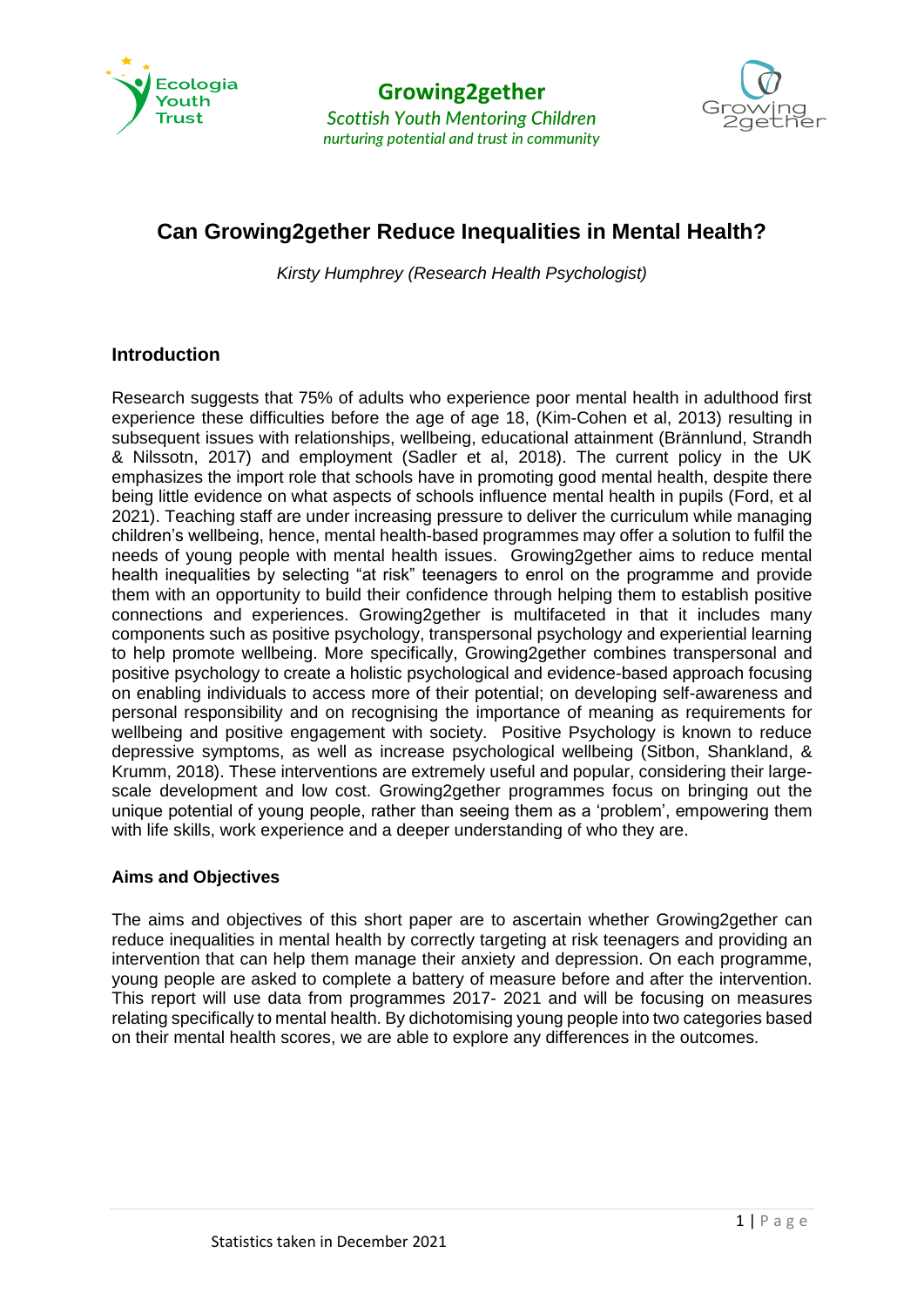

## **Growing2gether** *Scottish Youth Mentoring Children nurturing potential and trust in community*



#### **Intervention**

Growing2gether is an experiential learning programme which supports disengaged young people to develop confidence and self-belief. Since January 2017, Growing2gether has reached 1150 children and young people across the Highlands, building their mental health and educational/community engagement. The programme addresses many of the challenges experienced by young people through positive psychology in order to support them to become successful learners, responsible citizens and effective contributors, whilst earning a nationally recognised qualification by mentoring a small child. Growing2gether programmes aim to address these issues by working with young people facing disadvantage and children who are in need of additional support. Young people become mentors to small children, supporting their development, which provides the young people with work experience, responsibility and a respected role in their community. Traditionally, the programmes run for 17-18 weeks and each session is divided into 1.5 hours of mentoring, whereby the young person mentors their assigned toddler, and 1.5 hours of classroom time, where young people work towards gaining a Level 3/4 SCQF Qualification in "Personal Development: Self in Community" and "Self-Awareness" units. Due to the pandemic and restrictions with running sessions in the nursery, a 12-week programme replaced the flagship programme for two cohorts, prior to resuming back to the full 18-week programme once restrictions were relaxed. The present study includes data from both programmes.

#### **Measures**

The Positive Affect Schedule (PAS) component of PANAS (Watson, Clark, & Tellegen, 1988) is one of the most robust and widely used scales to measure mood and subjective wellbeing. The scale is comprised of 10 items, with 10 items measuring positive affect (e.g., excited, inspired). Each item is rated on a five-point Likert Scale, ranging from 1 = Very Slightly or Not at all to  $5$  = Extremely, to measure the extent to which the affect has been experienced. High scores are indicative of high positive affect and therefore greater subjective wellbeing. The responses range from 10 – 50, with higher scores representing higher levels of positive affect. Responses are evaluated before and after the programme in order to measure impact.

The Revised Children's Anxiety and Depression Scale (RCADS) is a 47-item self-report measure consists of questions relating to emotional wellbeing such as "I feel worried when someone is angry with me" and "I feel sad or empty". Each question is scored on a 4-point scale (0 = never, 1 = sometimes, 2 = often and 3 = always). This measure is intended to assess children's symptoms corresponding to selected *DSM-IV* anxiety and major depressive disorders and is considered to be a suitable instrument to assess anxiety levels across adolescence (Mathyssek et al, 2013). Global scores were calculated before and after the programme. Low scores correlate to better mental health (i.e., lower depression and anxiety). A t-score (total score) of 65 indicates that the score is roughly in the top 7% of scores of unreferred young people (described as borderline clinical by the developer) and a score of 70 indicates that the score is roughly in the top 2% of scores of un-referred young people (described as the clinical threshold by the developer).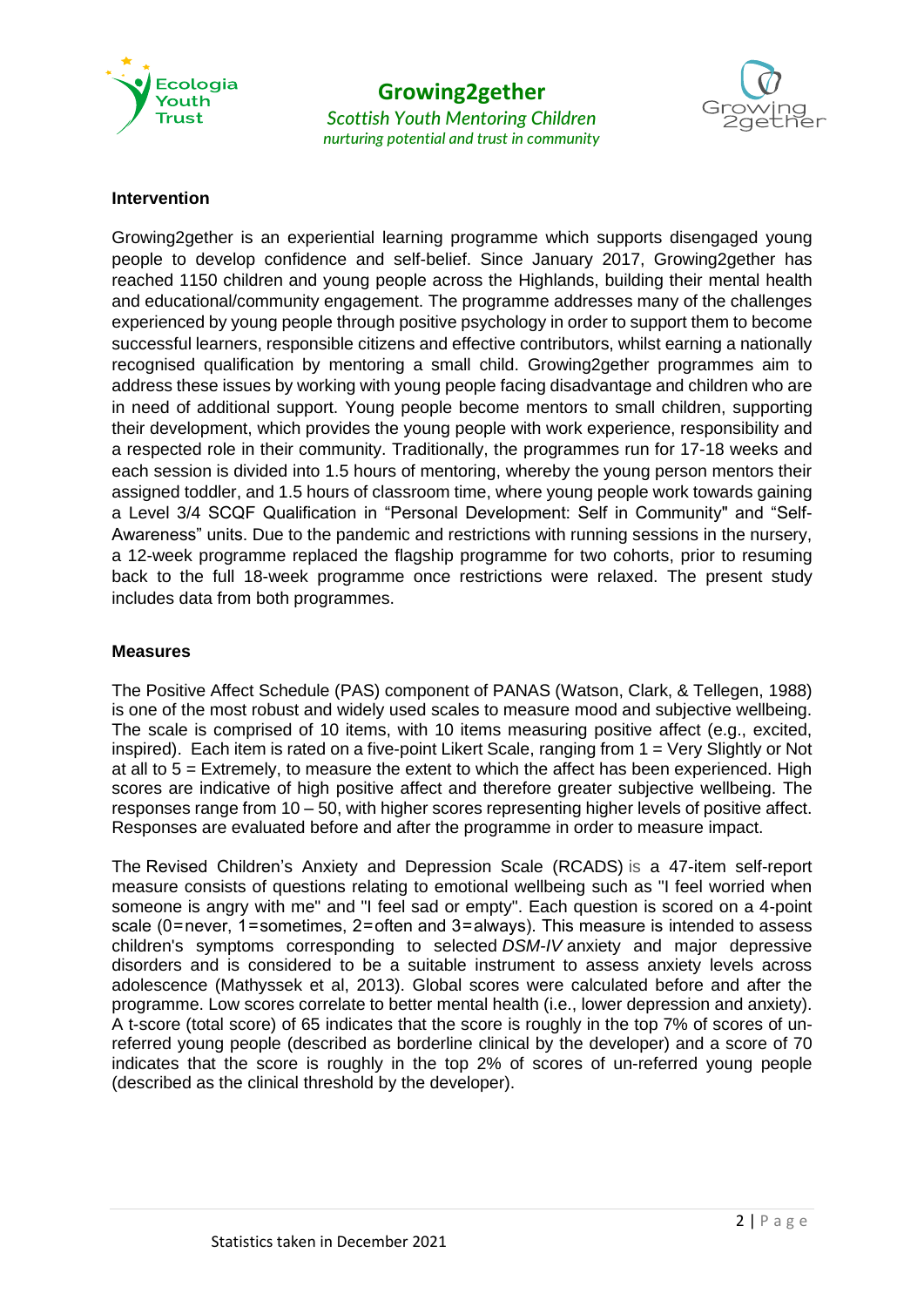

**Growing2gether**

*Scottish Youth Mentoring Children nurturing potential and trust in community*



## **Analysis**

T-tests were conducted to detect any differences in respondents' answers. Significance levels for all tests were 2-tailed. This report proposes a typology of the ways that can best demonstrate the impact of Growing2gether on the young people. We decided to concentrate on participants who were exhibiting higher anxiety/depression and lower positive affect at baseline (based on the recommendations and guidance set by the authors of the scales). Significance levels are used to refer to a pre-chosen probability and the term "P value" is used to indicate a probability that you calculate after a given study. Conventionally the 5% (less than 1 in 20 chance of being wrong), 1% and 0.1% ( $P < 0.05$ , 0.01 and 0.001) levels have been used.

## **Results**

There were significant differences between young people's mental health scores,  $(n = 300)$ whereby individuals with higher baseline depression and anxiety scores (as measured by The Revised Children's Anxiety and Depression Scale) showed significant improvements of **31%** by the end of the programme,  $(t = 10.8 (140), p = <0.01)$  compared to young people scoring below borderline scores (hence reporting less anxiety and depression at baseline), where they improved by **12%** (t = 3.17 (158),  $p = <0.1$ ). Only **7%** of youth in the general population score borderline of 65 and above, however this represents **47%** of the Growing2gether sample (141 out of 300 young people scored above threshold at baseline), suggesting that Growing2gether seem to be recruiting many young people who have mental health issues.

**Graph 1:** RCADS scores before and after Growing2gether in young people with higher depression/anxiety scores at baseline

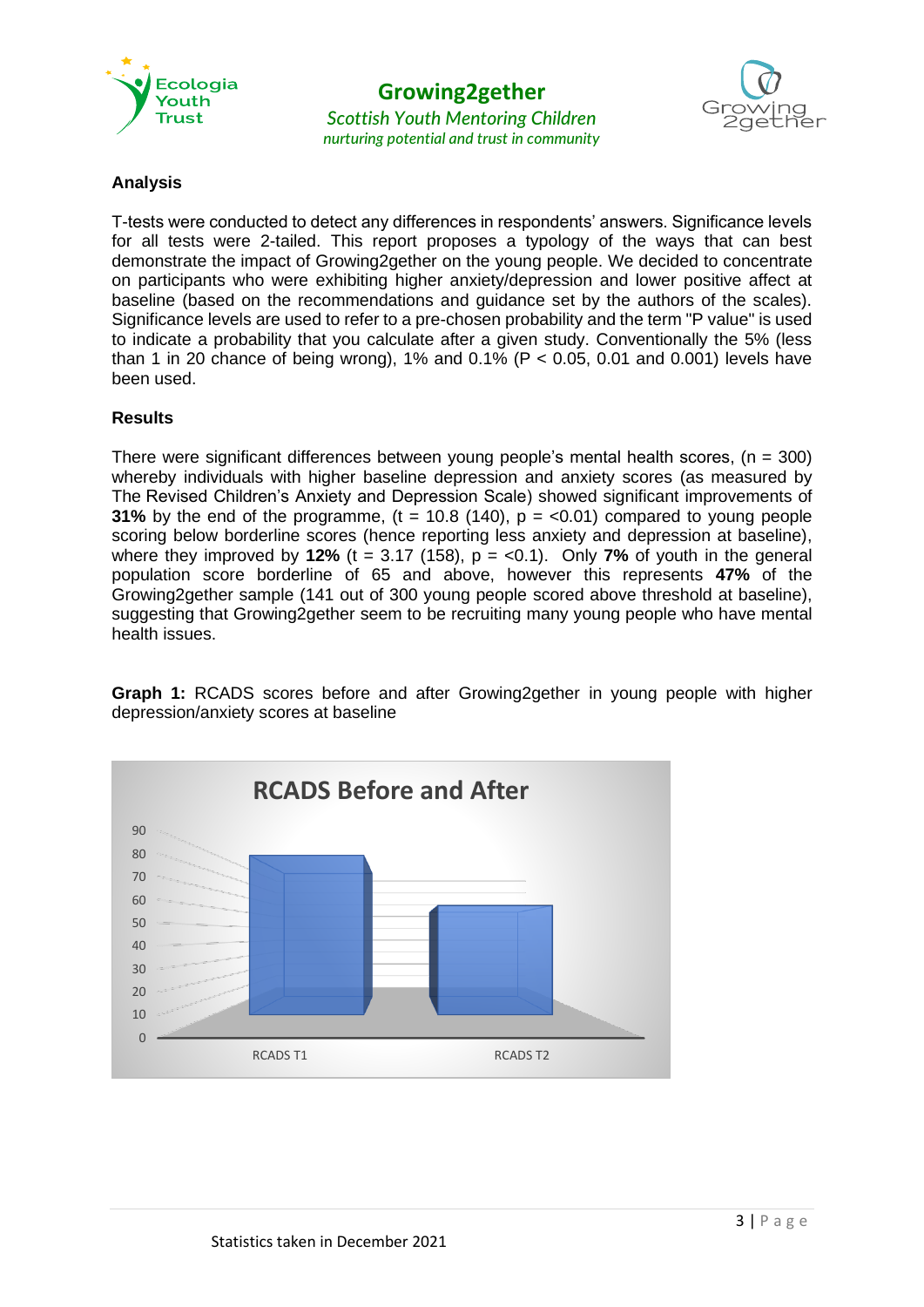



Growing2gether use Positive Affect Schedule (PAS) to measure young people's propensity to experience positive emotions and interact with others positively, even though the challenges of life, before and after the programme. PAS is a proxy of the young people's mental wellbeing as well as their connectedness and engagement with others.

There were significant differences in scores ( $n = 313$ ) when PA baseline scores were dichotomised into those who scored below threshold (29.7) at baseline and those who scored above it. For those scoring below threshold (hence displaying less positive affect) there was a significant improvement of **39%** in positive affect ( $t = -10.6$  (127),  $p = >0.01$ ) by the end of the programme, compared to young people scoring above threshold (hence displaying greater positive affect at baseline) scores who improved by  $5\%$  (t = 3.2 (184), p =  $<0.5$ ).

**Graph 2:** Positive affect scores before and after Growing2gether in individuals displaying low positive affect at baseline



## **Conclusion**

The results suggest that a significant proportion of young people enrolling on the Growing2gether programmes have mental health issues. Those who score above the thresholds for anxiety and depression and positive affect make significantly greater improvements by the end of the programme. The evidence strengthens the programme's efficacy with regards to delivering an intervention that can improve adolescent mental health, hence reduce mental health inequalities in young people living in Scotland.